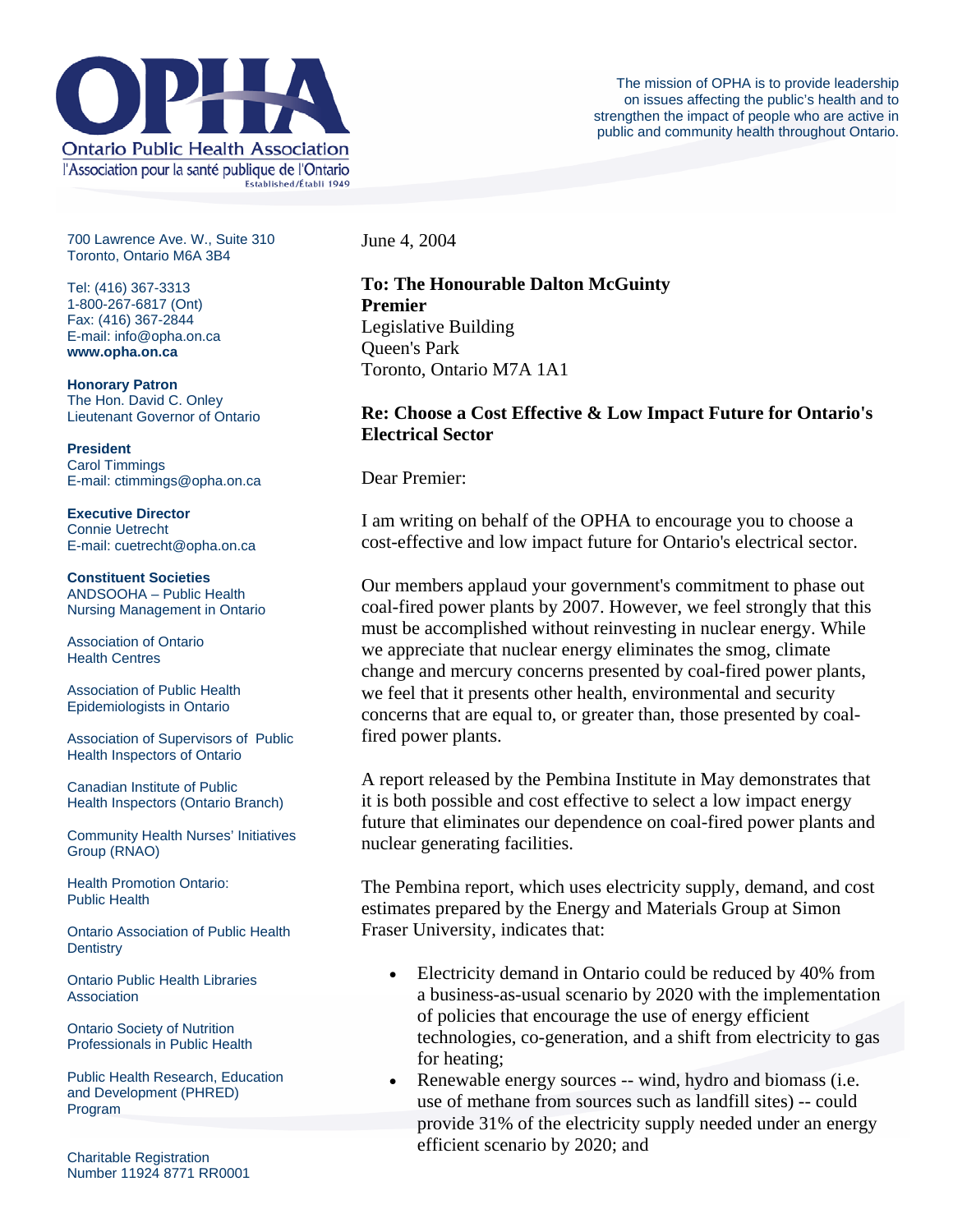• A "residual" 4,500 MW of power generating capacity would be required to provide 24% of the electricity supply needed under an energy efficient scenario by 2020 (see Table 1 below).

| Source                      | 2010           | 2015           | 2020           |
|-----------------------------|----------------|----------------|----------------|
|                             | GWh / MW       | GWh / MW       | GWh/MW         |
| <b>Policy Change Demand</b> | 136,257        | 117,246        | 103,873        |
| <b>Existing Hydro</b>       | 33,572/7,665   | 33,572 / 7,665 | 33,572 / 7,665 |
| <b>Existing Nuclear</b>     | 51,246 / 9,000 | 22,776 / 4,000 | 0/0            |
| Existing Gas & Oil          | 12,208/4,645   | 12,208/4,645   | 12,208/4,645   |
| <b>New Hydro</b>            | 4,380 / 1,000  | 6,570/1,500    | 8,760 / 2,000  |
| Wind                        | 7,884 / 3,000  | 13,140 / 5,000 | 18,396 / 7,000 |
| <b>Biomass</b>              | 3,504 / 500    | 4,205/600      | 5,606 / 800    |
| New CCNG                    | 23,915 / 4,200 | 25,054/4,400   | 25,623/4,500   |
| Total                       | 136,709/30,010 | 117,525/27,810 | 104,165/26,610 |

## **Table 1: Estimated Grid Demand and Supply Mix, 2010-2010 (GWH)**

The Pembina study compares three technologies that could be used to meet the 4,500 MW of "residual" power generating capacity - combined cycle natural gas (CCNG), integrated gasification combined cycle (IGCC), and nuclear - and recommends CCNG on the basis of cost-effectiveness and health and environmental impacts (see Table 2 below).

## **Table 2: Estimated Costs & Time to Service, 3 Generating Technologies**

| Technology               | <b>Capital Costs</b><br>$$$ per MW)   | Cost of Electricity<br>(per kWh) | Time to Service      |
|--------------------------|---------------------------------------|----------------------------------|----------------------|
| Nuclear: New Refurbished | $1.124 - 1.52$ million<br>2.1 million | 7.8 cents                        | 7 years<br>3-6 years |
| <b>CCNG</b>              | 1.0 million                           | 5.18 cents                       | 2 years              |
| <b>IGCC</b>              | 1.8 million                           | $4.6 - 5.1$ cents                | 2-3 years            |

In fact, the Pembina report concludes that it would cost \$16 billion less to meet the province's electricity needs with the energy efficient scenario outlined by Table 1 (i.e. \$23 billion) than it would to meet the province's needs with a more modest commitment to energy efficiency and 15,000 MW of generating capacity provided by nuclear generating facilities (i.e. \$39 billion).

The province it at a crossroads. It can decide to re-commit to a high impact technology that presents long-term concerns for environmental integrity, public health, safety and security, or it can make an ambitious commitment to energy efficiency and low impact technologies. We believe that Ontario's energy future should be a sustainable one.